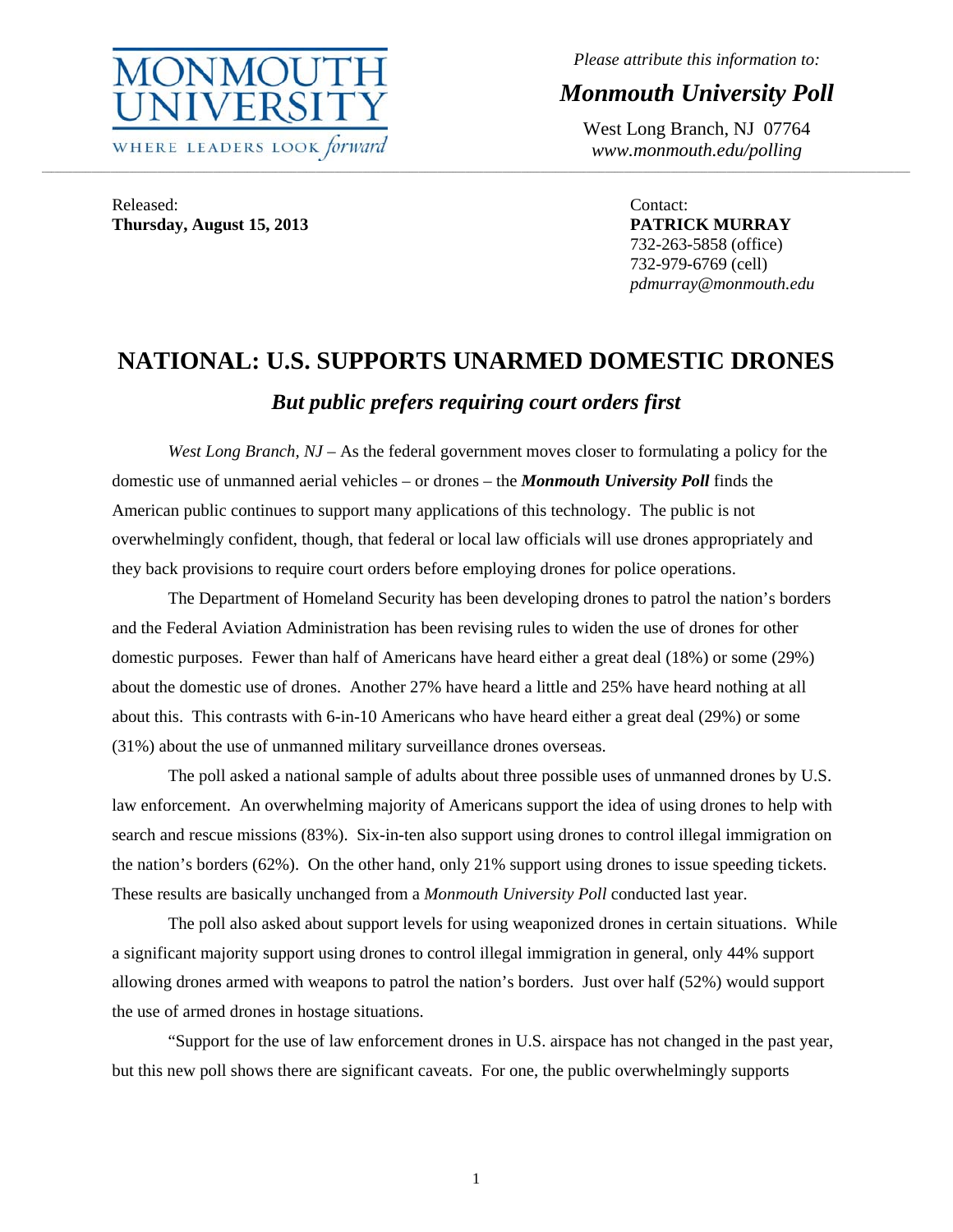judicial oversight before drones are employed," said Patrick Murray, director of the New Jersey-based Monmouth University Polling Institute.

 Fully 3-in-4 Americans (76%) say that law enforcement agencies should be required to obtain a warrant from a judge before using drones. Only 14% say that law enforcement agencies should be able to decide on their own when to use drones.

 Just under half (47%) say they are at least somewhat confident that federal law enforcement agencies will use drones appropriately, but  $49%$  are not confident. Slightly fewer  $-44%$  – are confident that their local police departments will use drones appropriately, while 51% are not confident. Furthermore, only about 1-in-10 Americans are "very" confident in federal (11%) and local (12%) agencies' potential use of drones.

 The routine employment of law enforcement drones could raise privacy issues, with 2-in-3 Americans expressing concern in this area. Specifically, 49% of Americans would be very concerned and 20% would be somewhat concerned about their own privacy if U.S. law enforcement started using unmanned drones with high tech surveillance cameras and recording equipment. Another 15% would be just a little concerned and 14% would not be concerned at all. The 69% who express at least some concern over privacy is slightly higher than the 64% who felt the same a year ago.

The latest *Monmouth University Poll* was conducted by telephone with 1012 adults from July 25 to 30, 2013. This sample has a margin of error of  $+3.1$  percent. The poll was conducted by the Monmouth University Polling Institute in West Long Branch, New Jersey.

## **DATA TABLES**

#### *The questions referred to in this release are as follows:*  (\* Some columns may not add to 100% due to rounding.)

1. How much have you read or heard about the use of unmanned surveillance aircraft, sometimes called drones, by the U.S. military overseas – a great deal, some, just a little, or nothing at all?

|                | <b>TOTAL</b> |                | <b>RACE</b> |        |      | <b>U.S. REGIONS</b> |        |           |
|----------------|--------------|----------------|-------------|--------|------|---------------------|--------|-----------|
|                |              | White          | Black/      | North- | Mid- | South-              | South- | Mountain/ |
|                |              |                | Hispanic    | east   | west | east                | west   | West      |
| A great deal   | 29%          | 30%            | 28%         | 28%    | 27%  | 31%                 | 33%    | 29%       |
| Some           | 31%          | 35%            | 23%         | 32%    | 30%  | 31%                 | 27%    | 34%       |
| Just a little  | 25%          | 24%            | 22%         | 27%    | 29%  | 24%                 | 17%    | 22%       |
| Nothing at all | 15%          | 11%            | 27%         | 13%    | 14%  | 15%                 | 23%    | 14%       |
|                |              |                |             |        |      |                     |        |           |
|                |              | TREND:         |             | July   | June |                     |        |           |
|                |              |                |             | 2013   | 2012 |                     |        |           |
|                |              | A great deal   |             | 29%    | 27%  |                     |        |           |
|                |              | Some           |             | 31%    | 29%  |                     |        |           |
|                |              | Just a little  |             | 25%    | 22%  |                     |        |           |
|                |              | Nothing at all |             | 15%    | 22%  |                     |        |           |
|                |              | Unwtd N        |             | 1012   | 1708 |                     |        |           |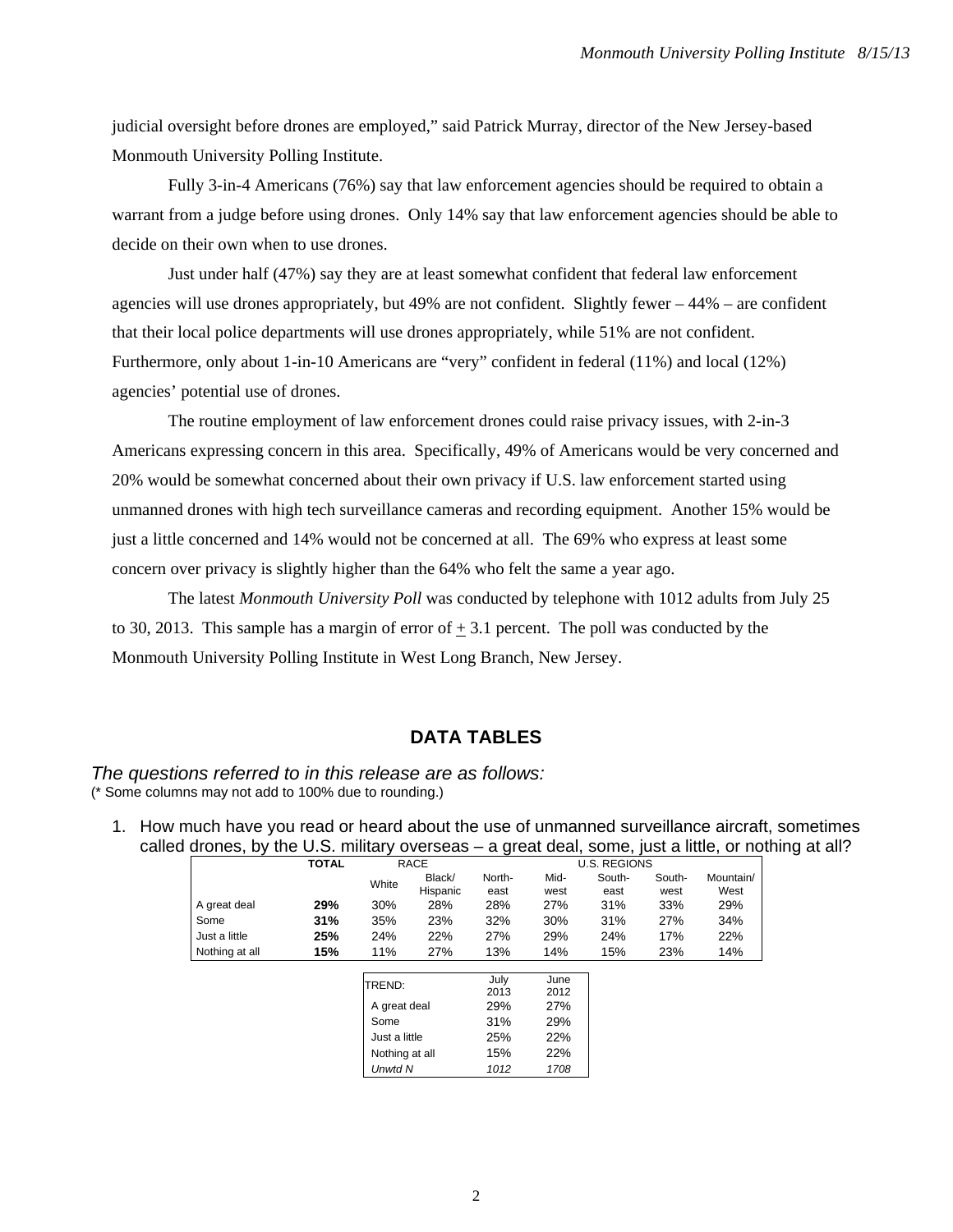2. And how much have you read or heard about the use of unmanned surveillance drone aircraft by law enforcement agencies inside the United States – a great deal, some, just a little, or nothing at all?

|                | <b>TOTAL</b> |       | RACE               |                |              | <b>U.S. REGIONS</b> |                |                   |
|----------------|--------------|-------|--------------------|----------------|--------------|---------------------|----------------|-------------------|
|                |              | White | Black/<br>Hispanic | North-<br>east | Mid-<br>west | South-<br>east      | South-<br>west | Mountain/<br>West |
| A great deal   | 18%          | 18%   | 20%                | 19%            | 15%          | 17%                 | 28%            | 16%               |
| Some           | 29%          | 34%   | 19%                | 32%            | 28%          | 29%                 | 24%            | 31%               |
| Just a little  | 27%          | 28%   | 24%                | 23%            | 32%          | 31%                 | 17%            | 29%               |
| Nothing at all | 25%          | 20%   | 38%                | 26%            | 25%          | 23%                 | 30%            | 23%               |

## [*QUESTIONS 3 THROUGH 5 WERE ROTATED*]

3. Do you support or oppose the use of drones to issue speeding tickets?

|                  | <b>TOTAL</b> |       | <b>RACE</b>                                   |                  |                                          | <b>U.S. REGIONS</b>                       |                |                   | AWARE DOMESTIC<br><b>DRONE ISSUE</b> |                 |  |
|------------------|--------------|-------|-----------------------------------------------|------------------|------------------------------------------|-------------------------------------------|----------------|-------------------|--------------------------------------|-----------------|--|
|                  |              | White | Black/<br>Hispanic                            | North-<br>east   | Mid-<br>west                             | South-<br>east                            | South-<br>west | Mountain/<br>West | Lot/<br>some                         | Little/<br>none |  |
| Support          | 21%          | 20%   | 24%                                           | 23%              | 22%                                      | 18%                                       | 22%            | 22%               | 20%                                  | 23%             |  |
| Oppose           | 72%          | 75%   | 66%                                           | 73%              | 74%                                      | 73%                                       | 70%            | 71%               | 77%                                  | 68%             |  |
| (VOL) Don't know | 6%           | 5%    | 10%                                           | 4%               | 4%                                       | 9%                                        | 7%             | 7%                | 3%                                   | 9%              |  |
|                  |              |       | <b>TREND:</b><br>Support<br>Oppose<br>Unwtd N | (VOL) Don't know | July<br>2013<br>21%<br>72%<br>6%<br>1012 | June<br>2012<br>23%<br>67%<br>10%<br>1708 |                |                   |                                      |                 |  |

4. Do you support or oppose the use of drones to control illegal immigration on the nation's border?

|                  | <b>TOTAL</b> |       | RACE               |                | <b>U.S. REGIONS</b> |                | AWARE DOMESTIC<br>DRONE ISSUE |                   |              |                 |
|------------------|--------------|-------|--------------------|----------------|---------------------|----------------|-------------------------------|-------------------|--------------|-----------------|
|                  |              | White | Black/<br>Hispanic | North-<br>east | Mid-<br>west        | South-<br>east | South-<br>west                | Mountain/<br>West | Lot/<br>some | Little/<br>none |
| Support          | 62%          | 68%   | 55%                | 60%            | 59%                 | 67%            | 67%                           | 61%               | 64%          | 61%             |
| Oppose           | 30%          | 25%   | 38%                | 33%            | 34%                 | 25%            | 26%                           | 29%               | 30%          | 30%             |
| (VOL) Don't know | 8%           | 7%    | 7%                 | 6%             | 7%                  | 8%             | 7%                            | 10%               | 6%           | 9%              |

| TREND:           | July | June |
|------------------|------|------|
|                  | 2013 | 2012 |
| Support          | 62%  | 64%  |
| Oppose           | 30%  | 24%  |
| (VOL) Don't know | 8%   | 12%  |
| <b>Unwtd N</b>   | 1012 | 1708 |

#### 5. Do you support or oppose the use of drones to help with search and rescue missions?

|                  | <b>TOTAL</b> |       | <b>RACE</b>        |                | U.S. REGIONS | AWARE DOMESTIC<br>DRONE ISSUE |                |                   |              |                 |
|------------------|--------------|-------|--------------------|----------------|--------------|-------------------------------|----------------|-------------------|--------------|-----------------|
|                  |              | White | Black/<br>Hispanic | North-<br>east | Mid-<br>west | South-<br>east                | South-<br>west | Mountain/<br>West | ∟ot/<br>some | Little/<br>none |
| Support          | 83%          | 87%   | 77%                | 83%            | 84%          | 85%                           | 77%            | 81%               | 84%          | 82%             |
| Oppose           | 11%          | 8%    | 14%                | 11%            | 12%          | 9%                            | 15%            | 10%               | 12%          | 10%             |
| (VOL) Don't know | 6%           | 5%    | 8%                 | 6%             | 4%           | 6%                            | 8%             | 9%                | 5%           | 8%              |

| TREND:           | July | June |
|------------------|------|------|
|                  | 2013 | 2012 |
| Support          | 83%  | 80%  |
| Oppose           | 11%  | 11%  |
| (VOL) Don't know | 6%   | 9%   |
| <b>Unwtd N</b>   | 1012 | 1708 |
|                  |      |      |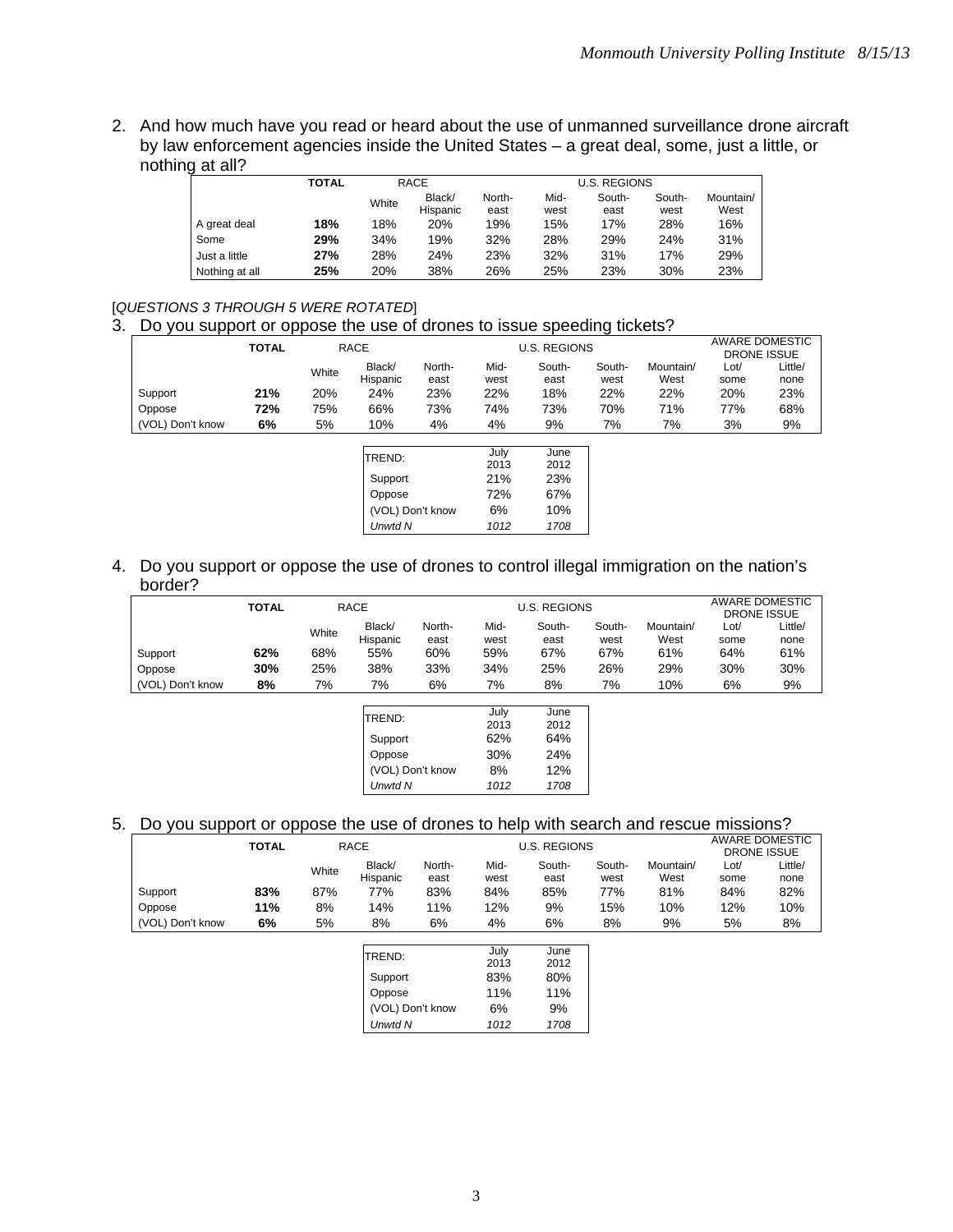#### [*QUESTIONS 6 AND 7 WERE ROTATED*]

6. Do you support or oppose allowing law enforcement to use drones armed with weapons in hostage situations?

|                  | TOTAL |       | RACE               |                | <b>U.S. REGIONS</b> | AWARE DOMESTIC<br>DRONE ISSUE |                |                   |              |                 |
|------------------|-------|-------|--------------------|----------------|---------------------|-------------------------------|----------------|-------------------|--------------|-----------------|
|                  |       | White | Black/<br>Hispanic | North-<br>east | Mid-<br>west        | South-<br>east                | South-<br>west | Mountain/<br>West | ∟ot/<br>some | Little/<br>none |
| Support          | 52%   | 54%   | 50%                | 51%            | 53%                 | 53%                           | 61%            | 47%               | 54%          | 51%             |
| Oppose           | 38%   | 36%   | 42%                | 41%            | 37%                 | 37%                           | 32%            | 42%               | 39%          | 37%             |
| (VOL) Don't know | 9%    | 9%    | 8%                 | 8%             | 10%                 | 10%                           | 7%             | 11%               | 7%           | 11%             |

7. Do you support or oppose allowing law enforcement to use drones armed with weapons to patrol the nation's border?

|                  | TOTAL |       | RACE               |                | <b>U.S. REGIONS</b> |                | AWARE DOMESTIC<br>DRONE ISSUE |                   |              |                 |
|------------------|-------|-------|--------------------|----------------|---------------------|----------------|-------------------------------|-------------------|--------------|-----------------|
|                  |       | White | Black/<br>Hispanic | North-<br>east | Mid-<br>west        | South-<br>east | South-<br>west                | Mountain/<br>West | Lot/<br>some | Little/<br>none |
| Support          | 44%   | 44%   | 43%                | 42%            | 42%                 | 48%            | 47%                           | 38%               | 44%          | 43%             |
| Oppose           | 49%   | 49%   | 47%                | 53%            | 50%                 | 43%            | 49%                           | 50%               | 52%          | 46%             |
| (VOL) Don't know | 8%    | 6%    | 11%                | 5%             | 7%                  | 8%             | 4%                            | 12%               | 5%           | 11%             |

8. How concerned would you be about your own privacy if U.S. law enforcement starts using unmanned drones with high tech cameras and recording equipment? Would you be very concerned, somewhat concerned, only a little concerned, or not at all concerned?

|                         | TOTAL |       | <b>RACE</b>        |                | <b>U.S. REGIONS</b> | AWARE DOMESTIC<br>DRONE ISSUE |                |                   |              |                 |
|-------------------------|-------|-------|--------------------|----------------|---------------------|-------------------------------|----------------|-------------------|--------------|-----------------|
|                         |       | White | Black/<br>Hispanic | North-<br>east | Mid-<br>west        | South-<br>east                | South-<br>west | Mountain/<br>West | ∟ot/<br>some | Little/<br>none |
| Very concerned          | 49%   | 50%   | 47%                | 47%            | 50%                 | 55%                           | 48%            | 46%               | 52%          | 47%             |
| Somewhat concerned      | 20%   | 20%   | 20%                | 22%            | 19%                 | 17%                           | 19%            | 22%               | 18%          | 22%             |
| Only a little concerned | 15%   | 16%   | 15%                | 14%            | 19%                 | 16%                           | 13%            | 13%               | 14%          | 16%             |
| Not at all concerned    | 14%   | 13%   | 15%                | 16%            | 11%                 | 10%                           | 16%            | 16%               | 15%          | 13%             |
| (VOL) Don't know        | 2%    | $1\%$ | 3%                 | $1\%$          | $1\%$               | $1\%$                         | 5%             | 2%                | 0%           | 3%              |

| TREND:                  | July | June |
|-------------------------|------|------|
|                         | 2013 | 2012 |
| Very concerned          | 49%  | 42%  |
| Somewhat concerned      | 20%  | 22%  |
| Only a little concerned | 15%  | 16%  |
| Not at all concerned    | 14%  | 15%  |
| (VOL) Don't know        | 2%   | 4%   |
| <b>Unwtd N</b>          | 1012 | 1708 |

### [*QUESTIONS 9 AND 10 WERE ROTATED*]

9. How confident are you that your LOCAL police department will use drones appropriately – very, somewhat, not too, or not at all confident?

|                      | TOTAL |       | RACE               |                | <b>U.S. REGIONS</b> |                | AWARE DOMESTIC<br><b>DRONE ISSUE</b> |                   |              |                 |
|----------------------|-------|-------|--------------------|----------------|---------------------|----------------|--------------------------------------|-------------------|--------------|-----------------|
|                      |       | White | Black/<br>Hispanic | North-<br>east | Mid-<br>west        | South-<br>east | South-<br>west                       | Mountain/<br>West | Lot/<br>some | Little/<br>none |
| Very confident       | 12%   | 10%   | 17%                | 11%            | 9%                  | 14%            | 14%                                  | 14%               | 12%          | 13%             |
| Somewhat confident   | 32%   | 35%   | 24%                | 34%            | 35%                 | 22%            | 41%                                  | 34%               | 32%          | 33%             |
| Not too confident    | 19%   | 19%   | 18%                | 19%            | 17%                 | 21%            | 10%                                  | 23%               | 19%          | 19%             |
| Not at all confident | 32%   | 32%   | 35%                | 33%            | 33%                 | 39%            | 28%                                  | 25%               | 35%          | 30%             |
| (VOL) Don't know     | 5%    | 4%    | 5%                 | 4%             | 5%                  | 5%             | 7%                                   | 5%                | 4%           | 6%              |